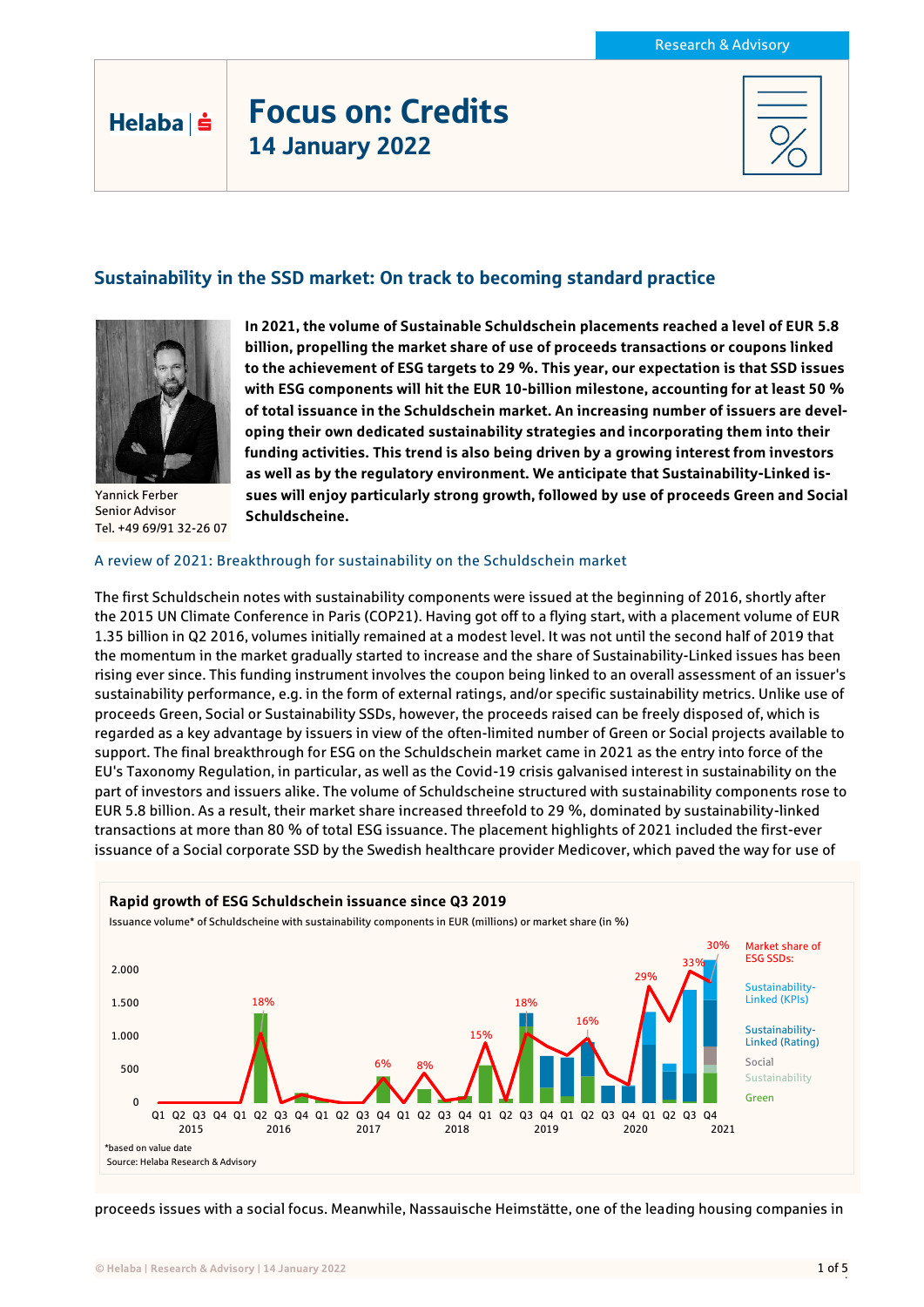Germany, pioneered another innovation: its Sustainability Schuldschein was the first transaction whose proceeds were used to fund both green investments in energy-efficient housing schemes as well as social investments in affordable housing.

With respect to Sustainability-Linked transactions, Faurecia broke new ground. Rather than adopting the stepup/down system of linking the interest rate to the achievement of ESG targets, which has so far been standard practice in the SSD market, the largest French automotive supplier opted instead for a novel step-up only concept - an approach that is customary in the bond market. This means that a coupon step-up is triggered if predefined sustainability targets are not met. In contrast, achievement of these targets does not result in a corresponding step-down. On the whole, ESG-linked transactions have been very well received by investors, as companies with sound corporate governance and lower sustainability and reputational risks are considered to be stable investments with limited susceptibility to disruption from exogenous factors<sup>1</sup>. This is also reflected in the ratio of final placement amounts to initial issuance volumes: compared to traditional issues (with an average upsizing of 1.6x), green, social and sustainability transactions have seen a slightly above-average upsizing of 1.7x, while the multiple among sustainability-linked SSDs is as high as 1.9x.<sup>2</sup>

#### Outlook for 2022: Sustainability megatrend set to drive market share of ESG transactions above 50 %

The transformation of the financial system is poised to gain further impetus. Political decisions play a significant role here, such as the recent UN Climate Conference in Glasgow in 2021 (COP26), during which the first tangible steps towards implementing the Paris Climate Accords in line with scientific findings were agreed, as well as initiatives related to the EU Green Deal. Furthermore, investors are facing more stringent regulatory requirements. For instance, the European Banking Authority (EBA) has been pushing ahead with measures to limit climate risks among financial institutions and establishing sweeping reporting requirements. Companies seeking to raise capital will also find themselves confronted with greater regulatory hurdles. In the future, they will not only have to report on the extent to which their sales and investments comply with the EU taxonomy, but will also have to provide much more extensive information on their ESG performance as part of the planned Corporate Sustainability Reporting Directive (CSRD). At the same time, as a new generation of executives takes over at the helm of companies and financial institutions, the importance of sustainability will steadily increase. Given these trends, we expect that the overall number and volume of SSD transactions with sustainability components will continue to rise sharply. Specifically, we anticipate that the share of Schuldscheine with coupons linked to ESG metrics or ratings, in addition to sustainable use of proceeds issues, will amount to more than 50 % of total market volume in 2022. Taken together, it is likely that the total placement volume will exceed EUR 10 billion in the current financial year. For large-volume issues, in particular, we assume that transactions with ESG components will account for the majority of deals.



<sup>1</sup> Cf. Helaba study "**[ESG survey among Schuldschein investors: Positive feedback on sustainable issues](https://www.helaba.de/blueprint/servlet/resource/blob/docs/544168/d2dd99e641282206976b8d15e6f2a188/cs-20210128-e-data.pdf)**" (28 January 2021). <sup>2</sup> Based on an analysis of more than 110 transactions in 2021. Upsizing is defined as the ratio of final issuance to initial placement volume.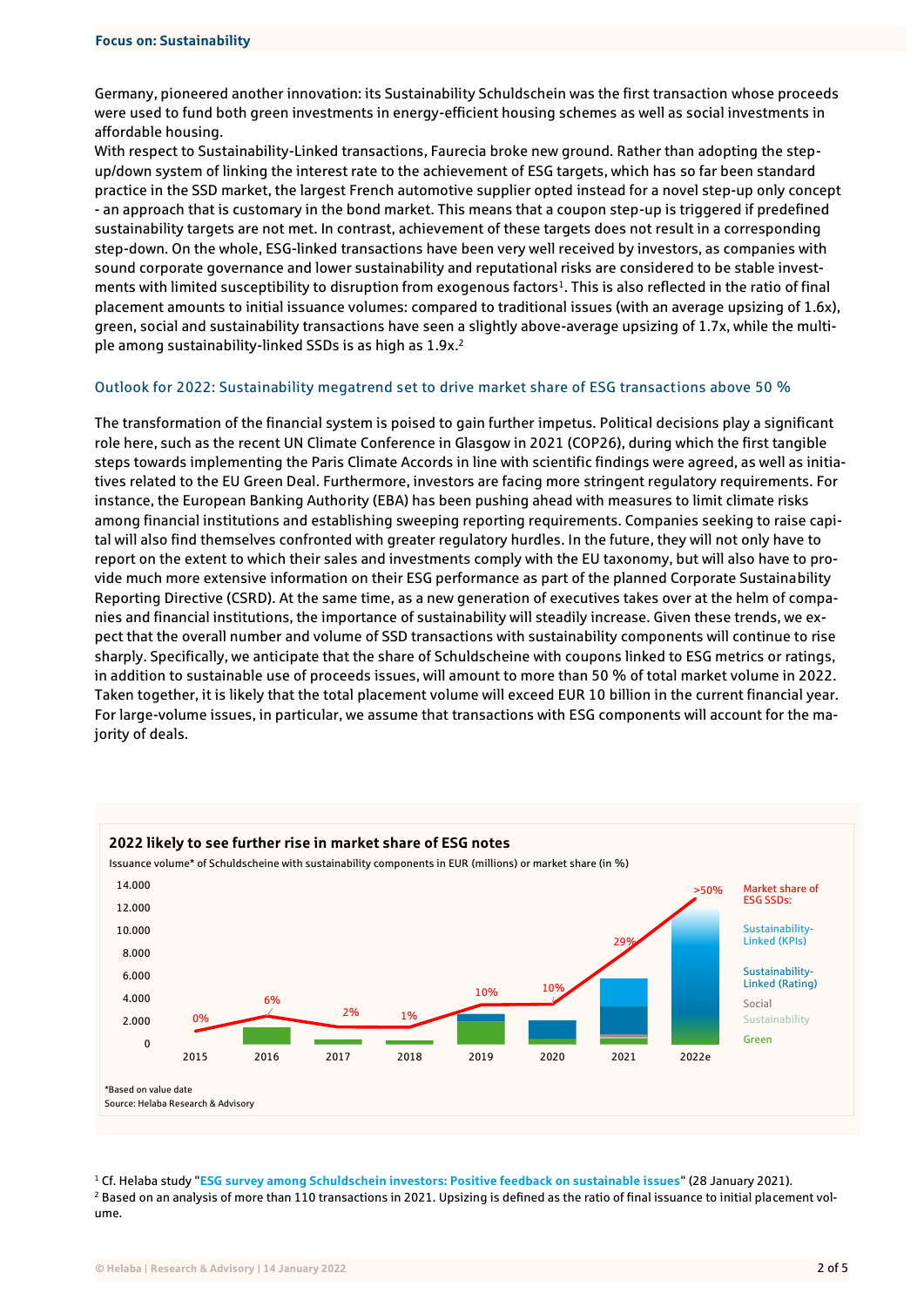#### New reporting requirements as a catalyst for further growth in sustainable issuance

In our view, one of the principal reasons that has so far deterred many issuers from pursuing Sustainability-Linked transactions has been the lack of an explicitly defined sustainability strategy or the absence of sustainability reporting with specific and externally verified ESG indicators. In this regard, we expect that the CSRD will act as a catalyst by imposing significantly more enhanced reporting requirements. Many companies are likely to spend this year preparing for the new regulations by ensuring their sustainability reporting is future-proof and by defining precise ESG targets that are consistent with their respective corporate strategies.

This will result in a dramatic fall in the additional cost and effort of issuing Sustainability-Linked SSD notes. With this in mind, we believe that the market will experience very strong growth in 2022, especially with regard to KPIlinked transactions. At the same time, though, ESG ratings will remain a factor as it is not possible to find adequate ESG metrics in every sector or it is difficult to quantify the most critical aspects of sustainability. In addition, taking a holistic approach to assessing a company and obtaining independent third-party ratings may represent an alternative to specific KPIs, especially in the case of controversial industries or companies in a phase of transition. Agencies that assign ESG ratings are also looking to expand the range of companies they assess and it will be interesting to see the extent to which hybrid structures, with a mixture of specific KPIs and external ratings, become an established method of analysing corporate ESG performance.

# Snapshot: CSRD

 $\overline{\Pi}$ 

Large public-interest corporations, insurance companies and banks have been required to report on non-financial aspects of their activities since as early as 2017 under the EU's Non-Financial Reporting Directive (NFRD). So far, however, a lack of comparability and relevance has prevented any effective reporting and this is why the European Commission published a draft amendment to existing corporate sustainability reporting rules on 21 April 2021.<sup>3</sup>

**The thrust of the proposal is an expansion in the scope of companies subject to mandatory reporting**. Under the draft Corporate Sustainability Reporting Directive (CSRD), released in April 2021, all major companies (with total assets of > EUR 20 million / net sales of > EUR 40 million) in the EU with 250 or more employees (previously 500) would be required to submit ESG indicators for the 2023 financial year<sup>4</sup> as well as, from 2026, all publicly listed SMEs (with the exception of microenterprises).

While around 500 companies in Germany have been subject to reporting requirements up to now, this number is projected to increase tenfold as a result of the new criteria. In the EU, the new directive will mean around 50,000 companies will be required to disclose sustainability performance indicators. **5**

**Furthermore, the proposals include broadening the scope of disclosure information:** In addition to aligning them with the objectives of the taxonomy, it will introduce a requirement to publish them in companies' management reports and, by requiring limited assurance by an external auditor, it will also establish the principle of dual materiality. In future, companies will therefore have to disclose both the adverse material impacts of their own business activities on sustainability issues (the inside-out perspective) as well as the material sustainability risks to their own performance (the outside-in perspective).

#### More "step-up only" performance-linked coupon structures likely

Up to now, Sustainability-Linked issues have involved a step-up/step-down structure in linking the coupon to the achievement of ESG targets, which generally ranged between +/- 5 bps in the most recent transactions. This resulted in the interest rate increasing or decreasing depending on the extent to which sustainability targets were achieved or missed. On the bond market, however, the only established interest-linked structure is one in which coupons rise if targets are not met. These "step-up only" structures do not provide for a coupon reduction if ESG goals are achieved. I Should traditional bond issuers emulate Faurecia's example and increase their presence on the Schuldschein market, they can be expected to deliberately forego a step-down in order to avoid any disparity

<sup>5</sup> Based on estimates by PWC and KPMG.

<sup>&</sup>lt;sup>3</sup> The draft directive was published on 21 April 2021, the draft report with proposed amendments on 16 November 2021. After its adoption at EU level, the directive must be transposed into national law by 1 December 2022.

<sup>4</sup> All enterprises are considered "large companies" as soon as two of three criteria (total assets, net sales or number of employees) are met.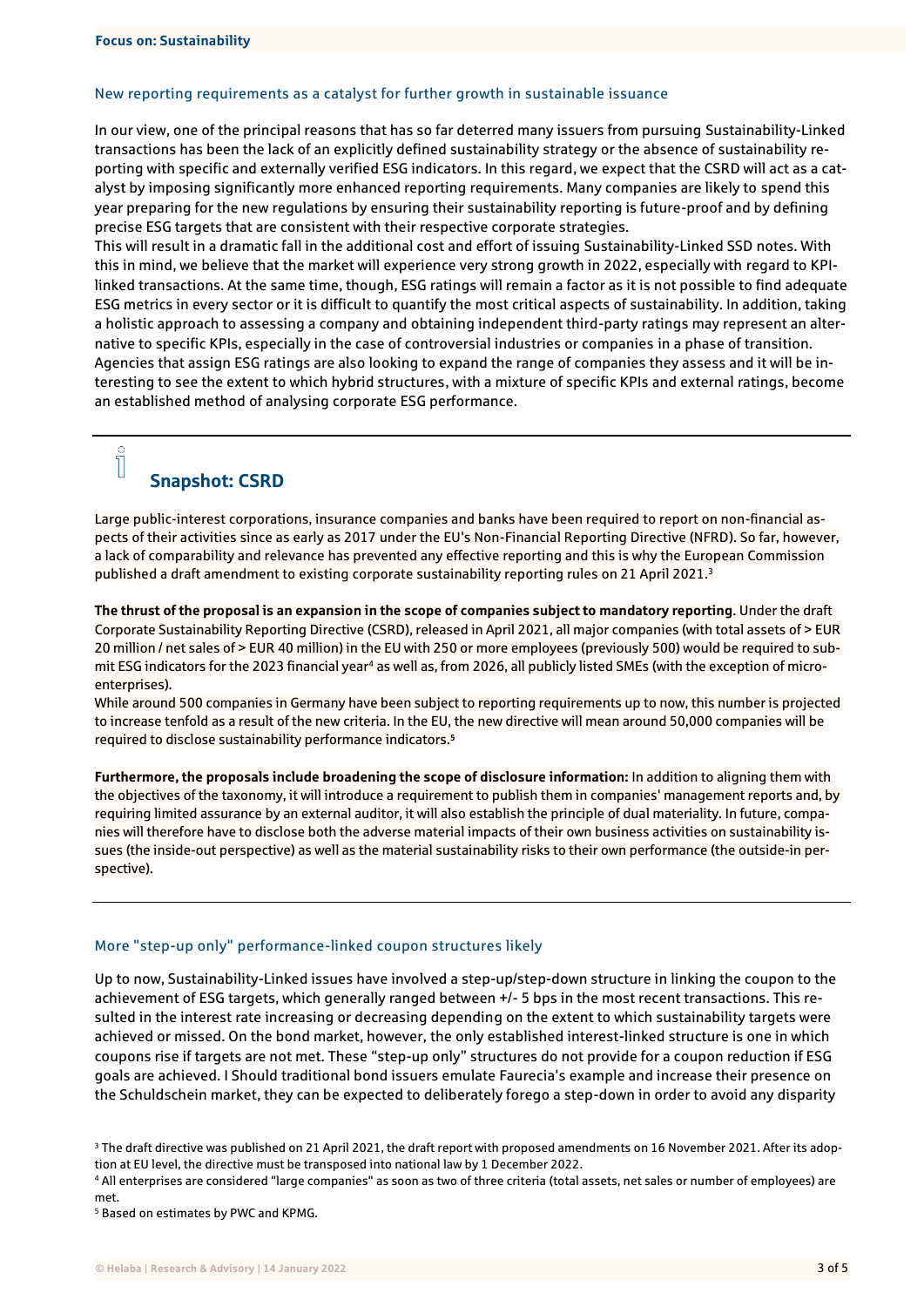in the treatment of bond and SSD investors. This development could become more widespread if sustainability targets that are openly disclosed and quantifiable also become standard practice for non-listed companies and SMEs, and if investors expect these targets to be reached.

#### External references increasingly important, SPOs for Sustainability-Linked notes to remain the exception

In terms of linking coupons to specific ESG metrics, most issuers have so far opted for one to five indicators. While there are usually good reasons for choosing certain metrics that can be supported by a materiality analysis in a company's sustainability reporting, such as CO<sub>2</sub> emissions, resource conservation and diversity, it is often more challenging to determine whether targets are sufficiently ambitious.

For this reason, we assume that there will be a greater tendency for companies to have their sustainability targets externally validated or align them towards reference values that are scientifically proven and recognised. This is likely to occur irrespective of whether these targets are used for financing purposes, since the issue of sustainability is becoming an increasingly key factor in providing a competitive edge for many issuers - both in terms of their fundraising and operating activities. By way of example, more and more companies are aiming to have their CO<sub>2</sub> reduction targets validated by the Science Based Targets Initiative (SBTi), which verifies whether the respective targets are consistent with limiting global heating to considerably below 2.0 °C or 1.5 °C. In future, it is also conceivable that companies will be guided by the EU taxonomy's technical screening criteria, especially those from sectors in a phase of transformation. Nevertheless, we believe that the level of ambition of ESG targets used in the structuring of Schuldscheine will, in most cases, remain unverified by a so-called second party opinion (SPO) from a professional, independent external agency. Although this is standard practice on the bond market, we feel that the additional cost burden as well as the considerable effort involved present too great a hurdle for small and medium-sized issuance volumes. We therefore expect that most sustainability-linked issues based on sustainability metrics will continue to be placed without an SPO in future. One exception to this may be transactions by companies that, due to their bond market activities, are able to fall back on an SPO for an existing issue.

#### Volume of use of proceeds issues also set to rise

Coinciding with a sharp increase in Sustainability-Linked placements, we also anticipate that issuance of use of proceeds notes will pick up this year from a comparatively low recent level. As the precise nature of the EU taxonomy, which essentially defines a catalogue of green investments, becomes clearer and market participants become more familiar with its application, the absolute volume of green SSD transactions should rise again. Moreover, demand from investors for use of proceeds issues is likely to remain high, as the latter provide the best possible transparency in terms of how proceeds are deployed, and taxonomy-compliant investments also offer advantages when it comes to calculating the green asset ratio (GAR).

# Snapshot: Faurecia's Sustainability-Linked Schuldschein

In November 2021, the French automotive technology company Faurecia issued Sustainability-Linked SSDs with a total volume of around EUR 700 million. The transaction was used to part-finance the acquisition of the German automotive supplier Hella GmbH & Co KGaA and represented the hitherto largest-ever sustainability-linked issue by a non-German company. The metrics and performance targets were aligned with Faurecia's ambitious CO<sub>2</sub> reduction strategy. According to Bloomberg data, an annual step-up of 10 bps for longer maturities was agreed that will apply if the company is not successful in achieving (i) a 20 % reduction in its CO<sub>2</sub> intensity (based on scope 1 and 2 emissions in relation to sales) by 2023 compared to 2019 levels, and (ii) an 80 % reduction in its absolute CO<sub>2</sub> emissions (scope 1 and 2) by 2025 compared to 2019 levels. Given that the acquisition will significantly impact Hella's  $CO<sub>2</sub>$  footprint, Faurecia has the option to recalibrate these targets accordingly. In this case, the new targets will have to be re-validated by the SBTi and publicly communicated by Faurecia. This transaction is a departure from the standard step-up/step-down system of linking the coupon to the achievement of ESG targets that has so far been standard practice as Faurecia deliberately opted against a step-down if it achieves its strategic CO<sub>2</sub> reduction targets. In other respects, too, the transaction aligns more closely to requirements on the bond market than has been previously observed on the SSD market. For example, the key metrics and performance targets are set out in a publicly available Sustainability-Linked Finance Framework, which Faurecia designed to address both a simultaneous EUR 1.2 billion bond placement issued as well as the Schuldschein. In addition, a second party opinion by the sustainability agency ISS ESG confirmed the level of ambition of the reduction targets and compliance of the framework with the Sustainability-Linked Bond Principles.